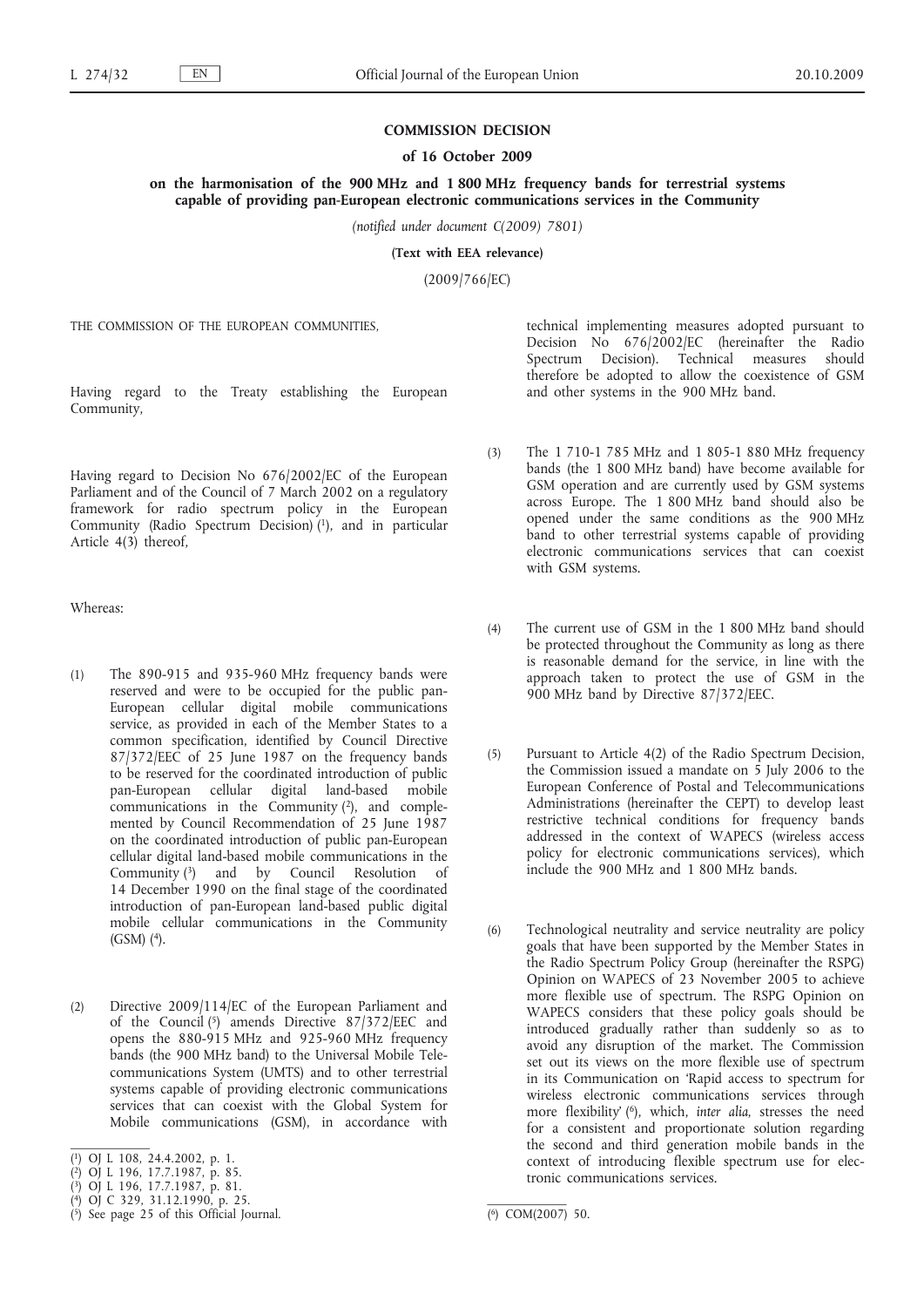- (7) In line with the approach taken to the opening of the 900 MHz band by Directive 87/372/EEC, the 1 800 MHz band currently used for GSM should therefore also be designated for GSM and for other terrestrial systems capable of providing electronic communications services which can coexist with GSM systems, and Member States should take whatever measures are necessary to protect the continued operation of GSM systems from harmful interference.
- (8) Any other system deployed in the 900 MHz and 1 800 MHz bands needs to ensure technical compatibility both with adjacent networks operated by other right holders in these bands and with the use of frequency bands adjacent to the 900 and 1 800 MHz bands.
- (9) For harmonisation measures pursuant to the Radio Spectrum Decision, technical compatibility is demonstrated by compatibility studies performed by the CEPT via a mandate from the Commission. These studies should help to define the technical conditions needed to ensure the coexistence of a growing number of terrestrial systems capable of providing electronic communications services. A list should be established of systems demonstrating such technical compatibility, which the Commission should amend, as appropriate, with the assistance of the Radio Spectrum Committee in line with the WAPECS principles, and thus increase the number of systems with harmonised access to the 900 and 1 800 MHz bands over time.
- (10) Working on the basis of technical investigations, in particular Reports 82 and 96 of the Electronic Communications Committee (ECC) of the CEPT, and on the response to the mandate of 5 July 2006 in CEPT Report 19, the CEPT has concluded that UMTS/900/1 800 networks can be deployed in urban, sub-urban and rural areas in coexistence with GSM/900/1 800 networks, using appropriate values for carrier separation.
- (11) The results of the mandate to the CEPT should be made applicable in the Community and implemented by the Member States without delay, given the market demand for the introduction of UMTS in these bands. In addition, Member States should ensure that UMTS gives appropriate protection to existing systems in adjacent bands.
- (12) To increase flexibility while at the same time preserving the necessary pan-European coverage by electronic communications services in harmonised bands, Member States should furthermore have the power to allow the introduction in the 900 and 1 800 MHz bands of other systems alongside GSM and other identified terrestrial systems capable of providing electronic communications services, provided that they ensure the coexistence of such terrestrial systems.
- (13) Radio spectrum technical management includes the harmonisation and allocation of radio spectrum. This harmonisation should reflect the requirements of general policy principles identified at Community level. However, radio spectrum technical management does not cover assignment and licensing procedures (including their timing), or any decision whether to use competitive selection procedures for the assignment of radio frequencies.
- (14) Differences in the existing national situations could result in distortion of competition. The existing regulatory framework gives Member States the tools they need to deal with these problems in a proportionate, nondiscriminatory and objective manner, subject to Community law, including Directive 87/372/EEC, Directive 2002/20/EC of the European Parliament and of the Council of 7 March 2002 on the authorisation of electronic communications networks and services (Authorisation Directive) (1) and Directive 2002/21/EC of the European Parliament and of the Council of 7 March 2002 on a common regulatory framework for electronic communications networks and services (Framework Directive) (2).
- (15) The use of spectrum is subject to the requirements of Community law on public health protection, in particular Directive 2004/40/EC of the European Parliament and of the Council of 29 April 2004 on the minimum health and safety requirements regarding the exposure of workers to the risks arising from physical agents (electromagnetic fields) (18th individual Directive within the meaning of Article 16(1) of Directive 89/391/EEC) (3) and Council Recommendation 1999/519/EC of 12 July 1999 on the limitation of exposure of the general public to electromagnetic fields (0 Hz to 300 GHz) (4). Health protection for radio equipment is ensured by compliance of such equipment with the essential requirements of Directive 1999/5/EC of the European Parliament and of the Council of 9 March 1999 on radio equipment and telecommunications terminal equipment and the mutual recognition of their conformity  $(5)$ .
- (16) In order to ensure effective use of the 900 MHz and 1 800 MHz bands also in the longer term, administrations should continue with studies to increase efficiency and innovative use. With a view to reviewing this Decision to cover additional technologies, these and other studies undertaken by the CEPT on the basis of further mandates could demonstrate that systems other than GSM and UMTS are capable of providing terrestrial electronic communications services with pan-European coverage and can ensure technical compatibility with GSM and UMTS by appropriate means.

<sup>(</sup> 1) OJ L 108, 24.4.2002, p. 21.

<sup>(</sup> 2) OJ L 108, 24.4.2002, p. 33.

<sup>(</sup> 3) OJ L 159, 30.4.2004, p. 1.

<sup>(</sup> 4) OJ L 199, 30.7.1999, p. 59.

<sup>(</sup> 5) OJ L 91, 7.4.1999, p. 10.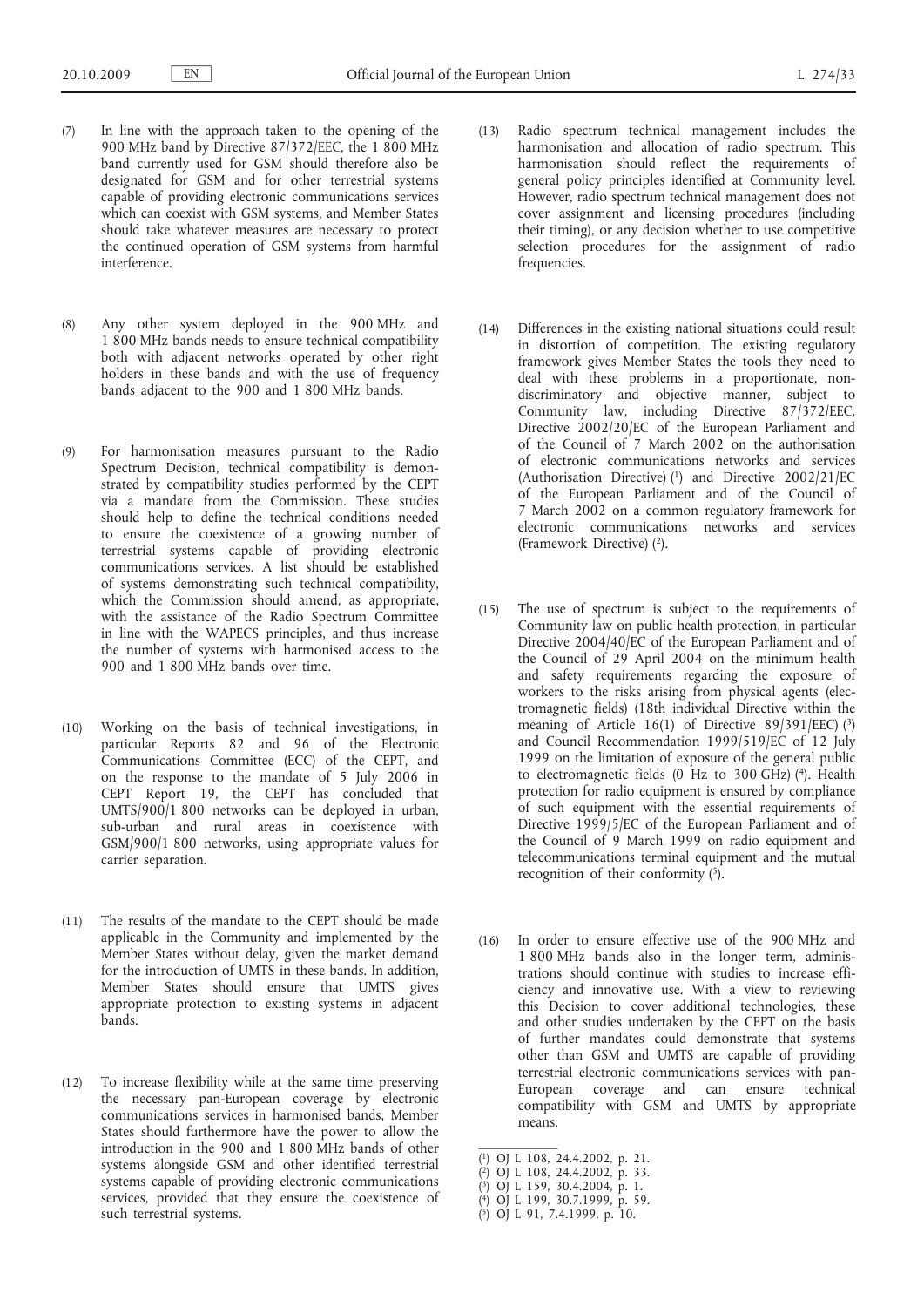(17) The measures provided for in this Decision are in accordance with the opinion of the Radio Spectrum Committee,

#### HAS ADOPTED THIS DECISION:

### *Article 1*

This Decision aims to harmonise the technical conditions for the availability and efficient use of the 900 MHz band, in accordance with Directive 87/372/EEC, and of the 1 800 MHz band for terrestrial systems capable of providing electronic communications services.

## *Article 2*

For the purposes of this Decision, the following definitions shall apply:

- (a) 'GSM system' means an electronic communications network that complies with the GSM Standards, as published by ETSI, in particular EN 301 502 and EN 301 511;
- (b) the '900 MHz band' means the 880-915 MHz and 925- 960 MHz bands;
- (c) the '1 800 MHz band' means the 1 710-1 785 MHz and 1 805-1 880 MHz bands.

## *Article 3*

The terrestrial systems capable of providing electronic communications services that can coexist with GSM systems in the 900 MHz band within the meaning of Article  $1(1)$  of Directive 87/372/EEC are listed in the Annex. They shall be subject to the conditions and the implementation deadlines laid down therein.

## *Article 4*

1. The 1 800 MHz band shall be designated and made available for GSM systems by 9 November 2009.

2. The 1 800 MHz band shall be designated and made available for those other terrestrial systems capable of providing electronic communications services that are listed in the Annex, subject to the conditions and implementation deadlines laid down therein.

#### *Article 5*

1. Member States may designate and make available the 900 MHz and 1 800 MHz bands for other terrestrial systems not listed in the Annex, provided that they ensure that:

- (a) such systems can coexist with GSM systems;
- (b) such systems can coexist with other systems listed in the Annex, both on their own territory and in neighbouring Member States.

2. Member States shall ensure that other systems referred to in Article 3 and Article 4(2) and paragraph 1 of this Article give appropriate protection to systems in adjacent bands.

# *Article 6*

Member States shall keep the use of the 900 MHz and 1 800 MHz bands under review to ensure the efficient use thereof and in particular report to the Commission any need for a revision of the Annex.

## *Article 7*

This Decision is addressed to the Member States.

Done at Brussels, 16 October 2009.

*For the Commission* Viviane REDING *Member of the Commission*